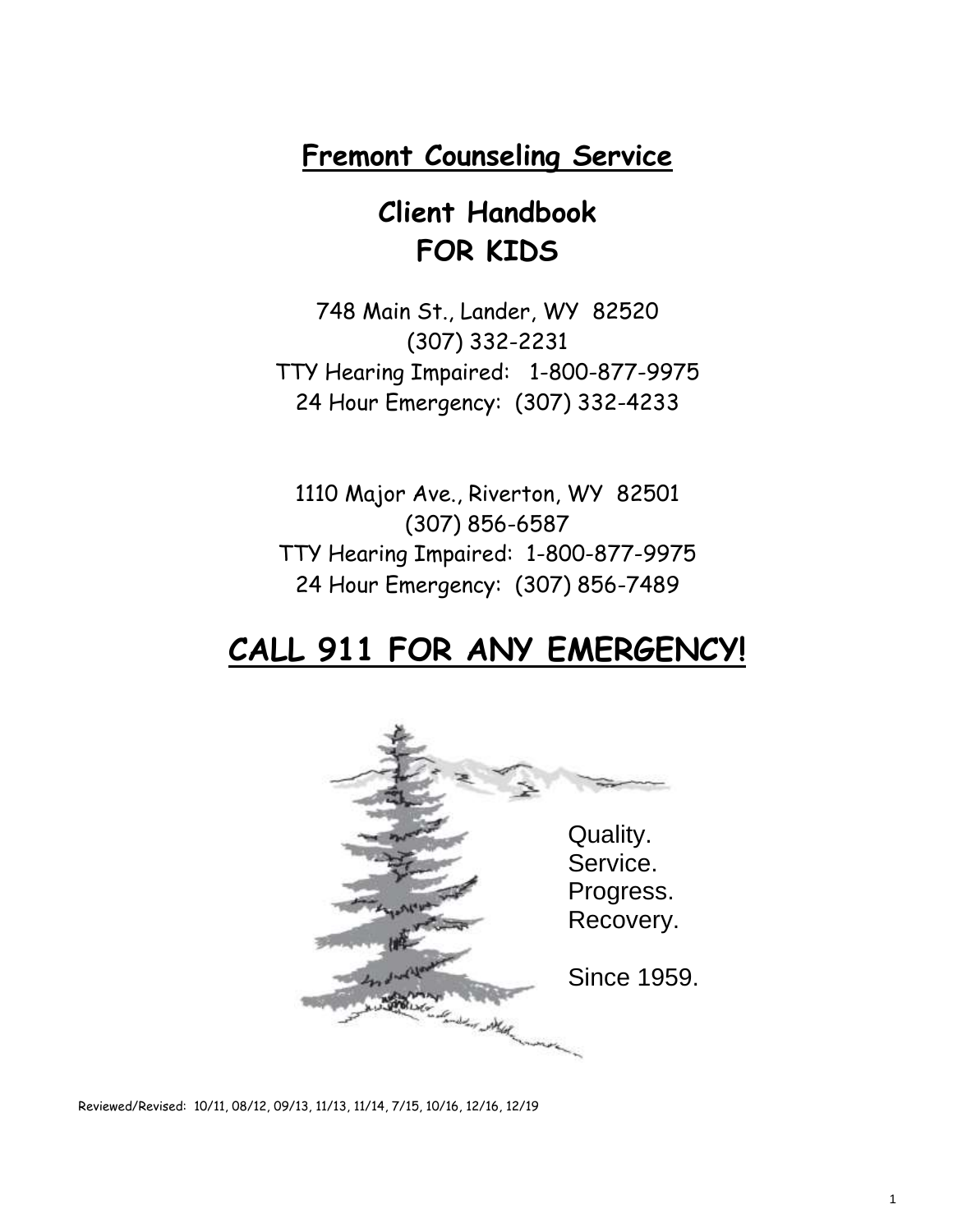### **How we keep your information private**

We write down things about how you are doing in services and keep it in a place designated only for you on our computer system. Each time you come to see us we write more things down. You are welcome to read what we have written about you, you just need to ask.

#### **Sharing your information with your parent/guardian's (or your) permission**

Fremont Counseling Service keeps your information private. It is illegal for us to share your information with anyone – except with your parent/guardian – without your parent/guardian's permission. In some cases, we might even need permission from you to share your information.

## **Sharing information WITHOUT your parent/guardian's (or your) permission**

**If you tell us that you or someone you know is being hurt or neglected by anyone else we are required by law to share that with the police. We do this to make sure that you are safe and healthy.**

### **Keeping a list**

If we share your information with anyone, we put that on a list. If you want to see who we share your information with, please ask.

### **Questions or Problems**

If you have questions or think we have shared your information in the wrong way, please let us know. **You have the right to file a complaint with Fremont Counseling Service and/or the Secretary of the U.S. Department of Health and Human Services about how we have shared your information.**

If you have any questions regarding how we share your information, please contact:

Scott C. Hayes Executive Director 748 Main St., Lander, WY 82520 (307) 332-2231 [shayes@fremontcounseling.com](mailto:shayes@fremontcounseling.com)

**The complete Fremont Counseling Service Notice of Privacy Practices is available upon request and on the FCS website: [www.fremontcounseling.com/about](http://www.fremontcounseling.com/about)**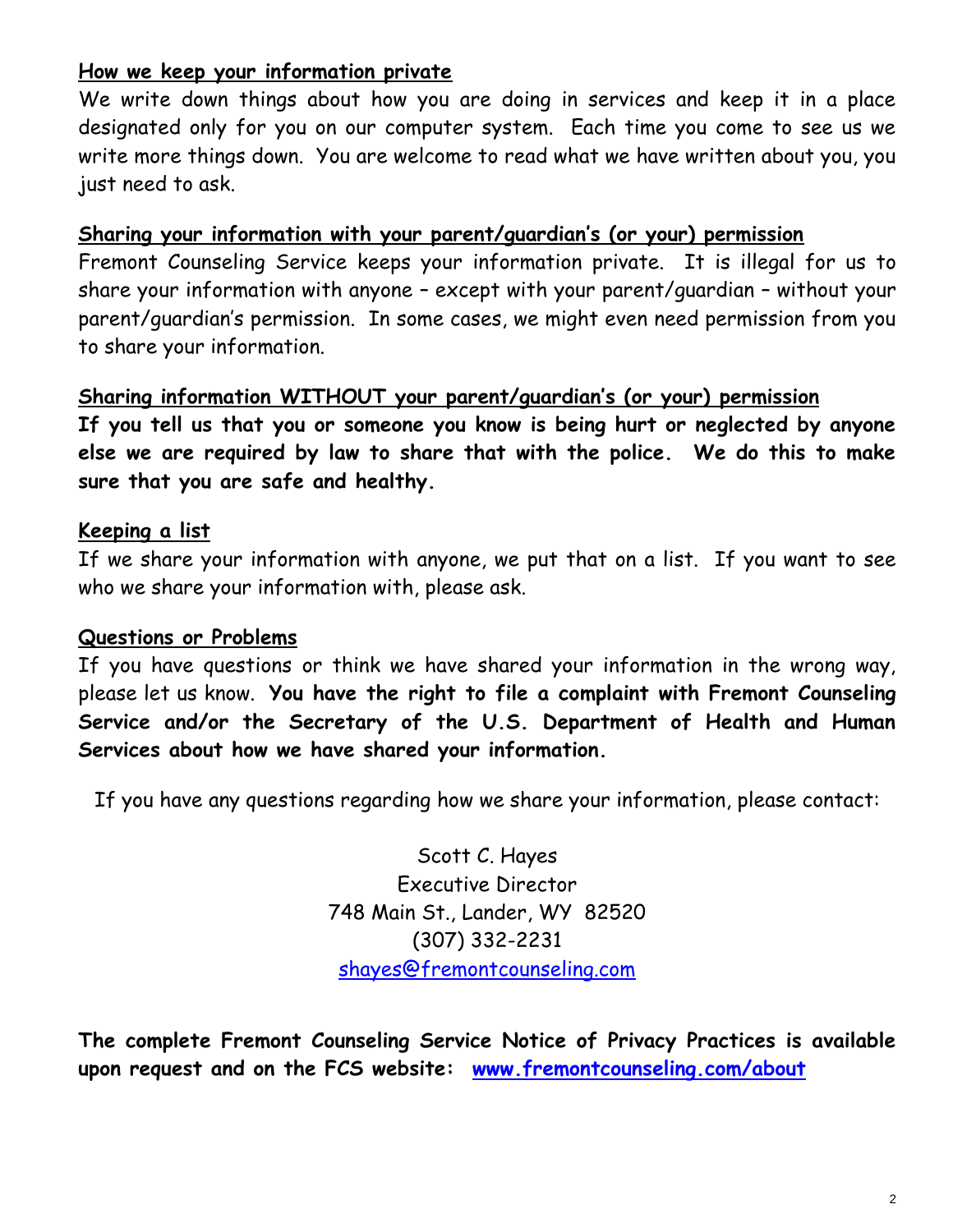# **TABLE OF CONTENTS**

| How we keep your information private  2                |  |
|--------------------------------------------------------|--|
|                                                        |  |
|                                                        |  |
|                                                        |  |
|                                                        |  |
|                                                        |  |
|                                                        |  |
|                                                        |  |
|                                                        |  |
| What if you need something we can't help you with? . 6 |  |
|                                                        |  |
| You have the right to look at your information  6      |  |
|                                                        |  |
|                                                        |  |
|                                                        |  |
| Rules for participating in group activities  8         |  |
|                                                        |  |
| Other places that can help you file a complaint  9     |  |
| No weapons, drugs, alcohol, or tobacco allowed! 10     |  |
|                                                        |  |
|                                                        |  |
|                                                        |  |
|                                                        |  |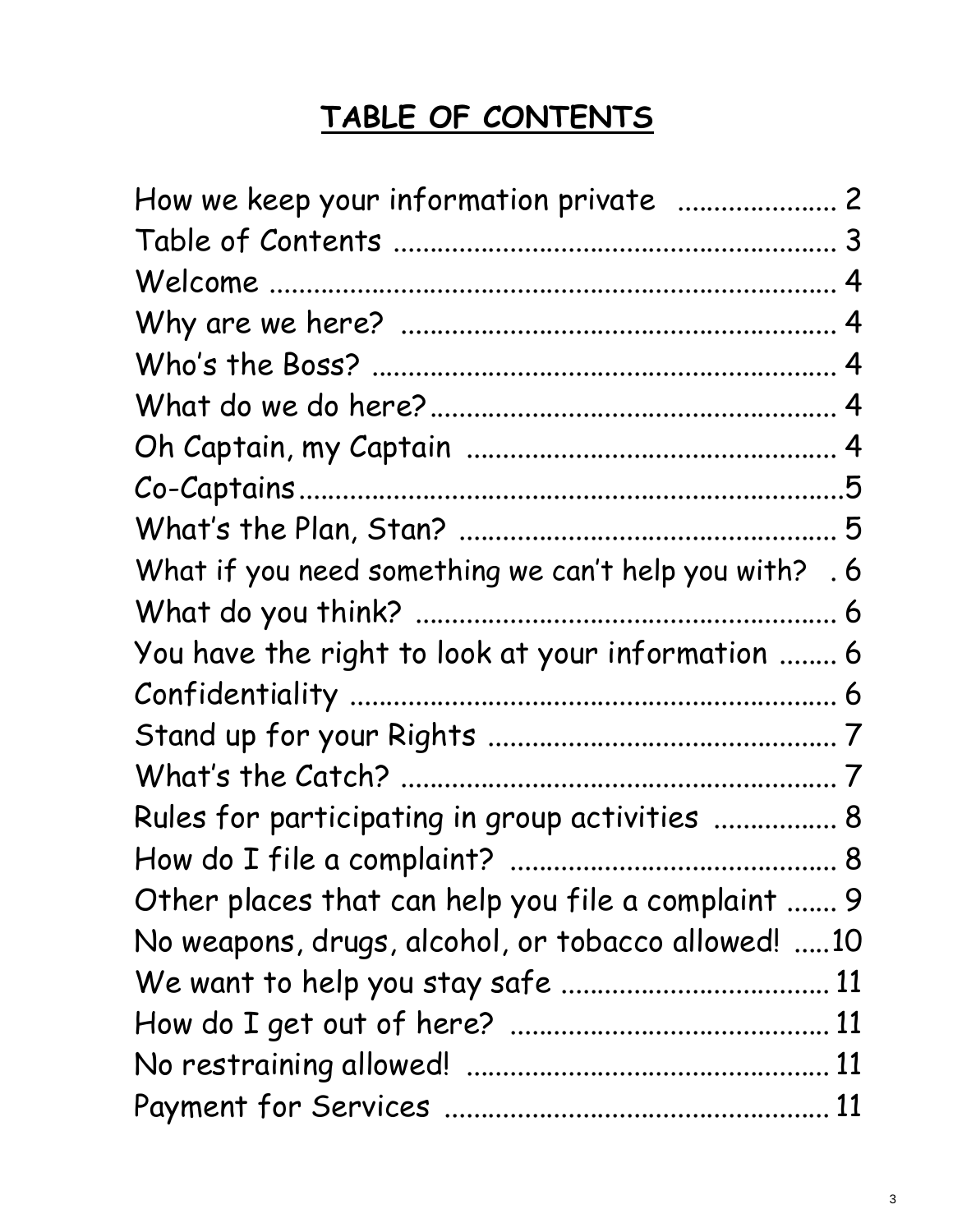### **WELCOME**

Welcome to Fremont Counseling Service (FCS). You are making the first step in getting help to becoming a happier and healthier YOU! In this handbook you will find the answers to questions you may have about FCS and what we do.

### **WHY ARE WE HERE?**

Fremont Counseling Service is here to provide the best service to you and your family/guardians!

#### **WHO IS THE BOSS OF US?**

We have one boss here all the time. His name is Scott Hayes. Scott's boss, and the boss of FCS, is a group of people called a Board of Directors.

The Board of Directors meets on the third  $(3<sup>rd</sup>)$  Wednesday of every month. If you want to come to a Board meeting, you can. Just ask your clinician for more information.

### **WHAT DO WE DO HERE?**

We do lots of different things to help you get healthy. Some of those things are:

- 1. Meeting with a counselor by yourself and with your family/guardian
- 2. Counselors have helpers, called case managers. They can help you with lots of things. If you need a case manager, your counselor will let you know.
- 3. If your doctor or counselor thinks that medicine will help you feel better, you can see our medical staff to talk about medicine and any good or bad things that might happen if you (and your family/guardians) decide to try them.
- 4. Fun and educational groups that can help you build skills and teach you things you can do to get along better with friends, classmates, siblings, parents, and teachers.
- 5. If there is something that you need that we can't help you with, we will find someone who can help you and will let your parent/guardians know who that person is and how they can reach them.

### **PRIORITY FOR SERVICES**

We will help whoever comes in our offices to see us or anyone that calls and asks for our help. If you want our help, we will help you.

### **WHO'S THE CAPTAIN OF YOUR TEAM?**

There may be one than one person that you work with or get help from at FCS – this group of people is called your treatment team. The captain of your team is your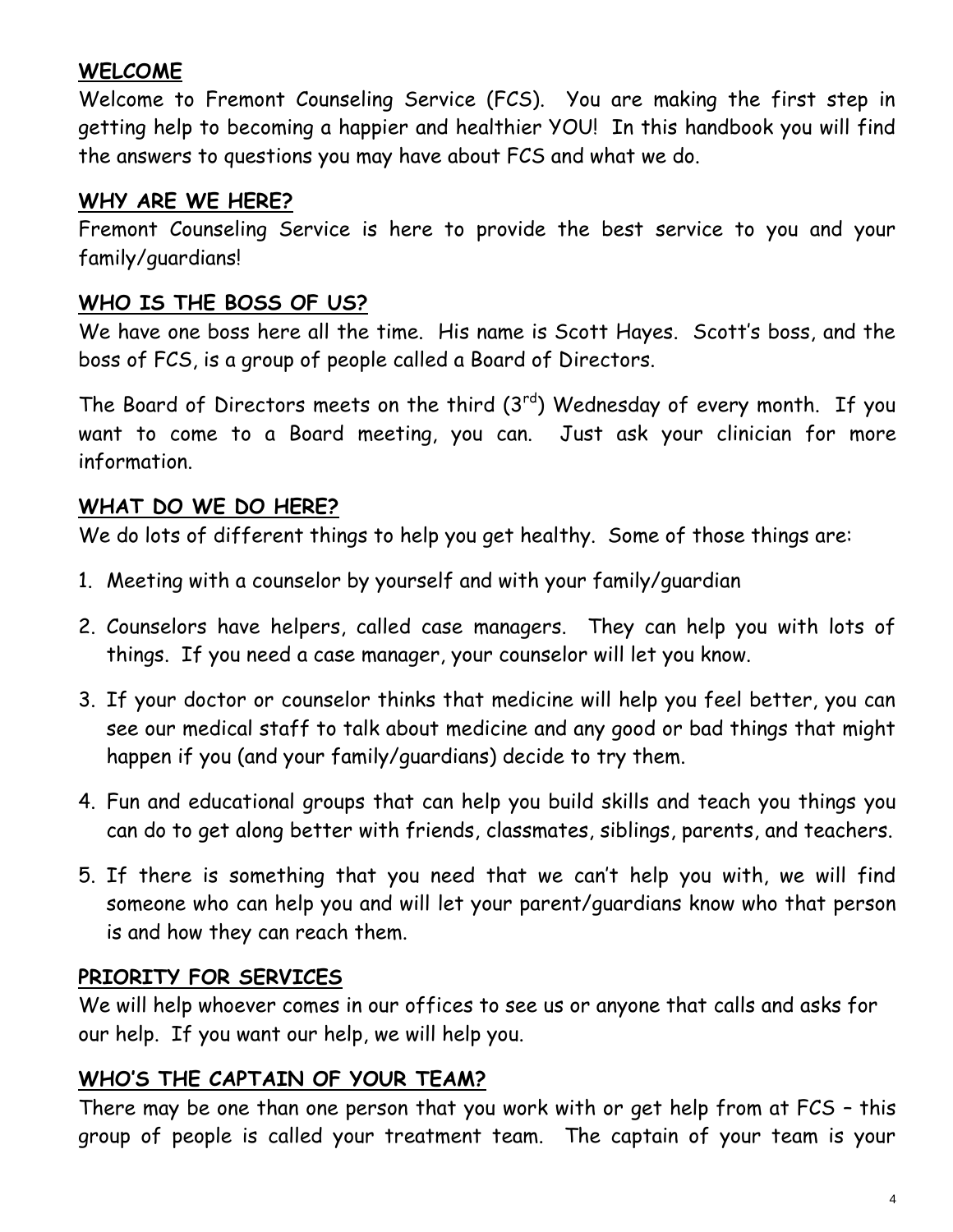Counselor. You and your counselor will work together to make a plan for how long and how often you will see us and what you (and/or your family/guardians) wants you to work on when you're here.

## **WHO ARE THE CO-CAPTAINS OF YOUR TEAM?**

Your counselor is your team captain, but you and your family/guardians are co-captains of your team! Your counselor will help you understand your plan to get happy and healthy (called a treatment plan) and will walk with you the entire way of your journey with us. You and your family/guardians have the right to tell your counselor what you think will and won't work for you. Working with us is all about getting YOU feeling better and we can't do that without knowing what YOU think – so don't be shy about telling us what's on your mind!

## **WHAT'S THE PLAN, STAN?**

- 1. Your parent or guardian has to give us their permission to work with you. We won't be able to help you until they say that it is OK.
- 2. You and your parents/guardians will come to our office, fill out some paperwork and we will set aside a special place just for your information in our computer system. Keeping your information top secret is important to us – only the people that need to see your information will be able to see it.
- 3. You will meet with a counselor and they will ask you some easy and some hard questions. It is always important to tell the truth and be honest. Some questions your parents/guardians can answer and some you can answer. Sometimes the counselor will want to talk to you by yourself and then talk to your parents/guardians by themselves. We will want to know what you are good at, what you need help with, and what you think we can do to help you.
- 4. If your counselor thinks that you are in any danger, at any time, they will do what they need to do to make sure you that you remain safe.
- 5. Once your counselor gets to know you, you and your family/guardian will make you your very own plan to get happy and healthy! This is your treatment plan and will include things that your counselor thinks will help you feel better – such as talking about certain things or maybe learning and practicing new things. You, your family/guardian, and your counselor will talk about how things are going in your treatment plan at least every 3 months.
- 6. Every time you meet with someone here, they will write down what you did while you were with them and how you were feeling in a note (called a progress note) that stays private in our computer system.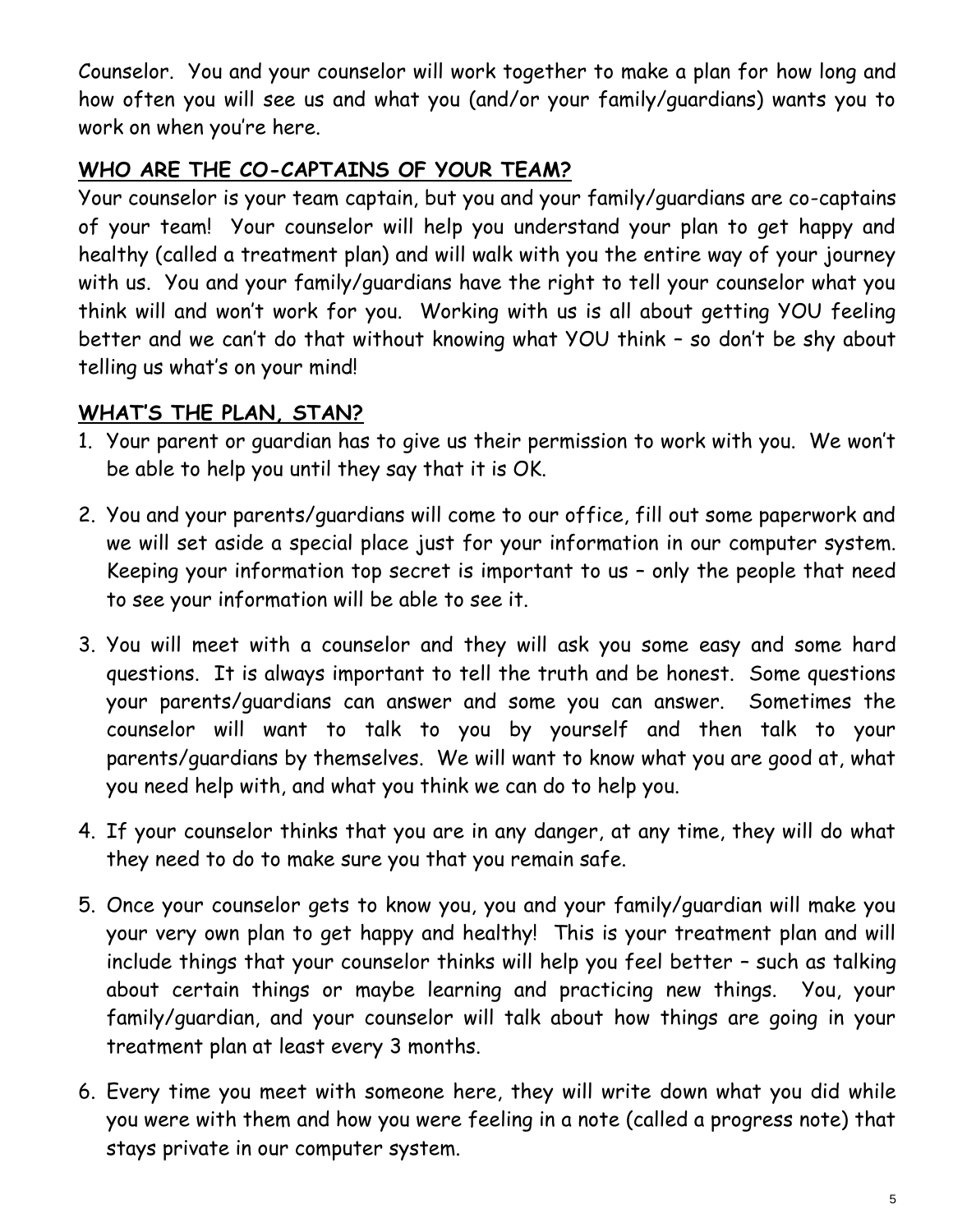7. That's about it! Pretty easy, huh?

## **WHAT IF YOU NEED SOMETHING THAT WE CAN'T HELP YOU WITH?**

If you need something that we can't help you with, your counselor will let you know of other places that can help you and we'll make sure your family/guardians know who to talk to there about getting help for you.

### **WHAT DO YOU THINK?**

From time to time, you will be asked to answer questions to see how well you are doing and what you like or don't like about your treatment plan. You may also be asked to let us know what we can do to make your visits better.

### **YOU HAVE THE RIGHT TO LOOK AT YOUR TOP SECRET INFORMATION**

All of the people we help have the right to access their treatment information. Your parents/guardians have the right to see your information, too. If you or your parents/guardians, want to see what is in your top-secret record, please ask your counselor. We are required to keep your information on file for at least 7 years after you stop seeing us or until you turn 25, whichever comes last. However, it's locked up nice and safe in a dark room with lots of other top-secret files so it is very safe and protected!

## **CONFIDENTIALITY (PROTECTION OF YOUR TOP SECRET INFORMATION)**



## **The most important FCS rule:**

**What we SEE here, or SAY here, or HEAR here - STAYS here!** 

It is against the law for us to share your top secret information unless we have permission from your parent/guardian OR a judge has told us we can OR you're have a medical emergency and your top secret will help your doctors treat you.

If you threaten to hurt yourself or someone else or if you threaten to commit (or tell us that you have committed) a crime on FCS property or against FCS staff we will tell your parent/guardian or the police. It is against the law for us not to tell.

We are required - BY LAW - to tell someone if you tell us that you, or even someone you know, is being abused or neglected. For your safety, we will not keep that private.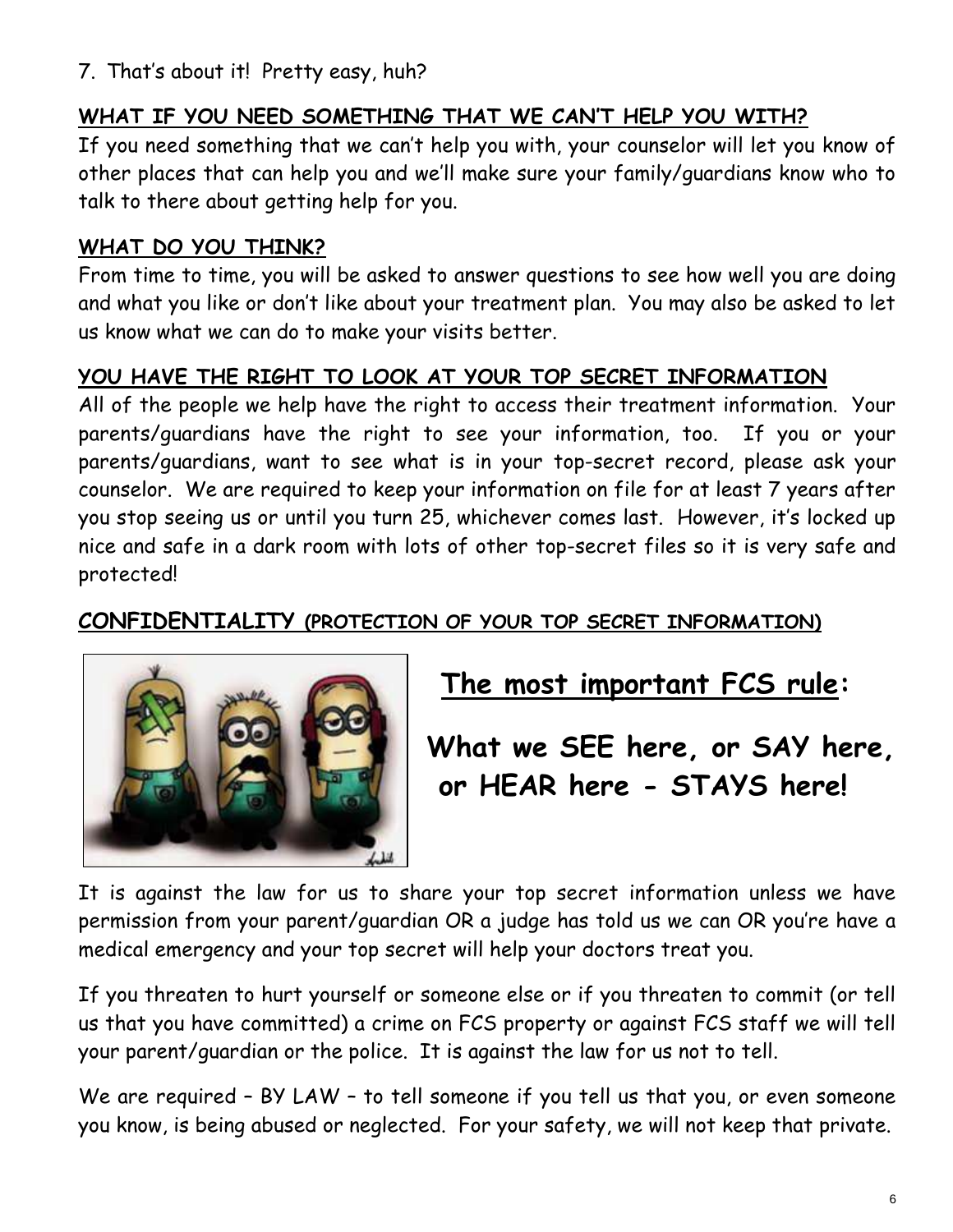### **STAND UP FOR YOUR RIGHTS!!**

- 1. You have the right to a professional relationship with your counselor and with anyone else who provides services to you at FCS. If any relationship that you have with our staff makes you feel uncomfortable, please let any other staff member know.
- 2. You have the right to be treated kindly and considerately. We will be nice to you and will not abuse or bully you.
- 3. You have the right to ask questions and tell us what you're thinking on everything that you do at FCS.
- 4. You have the right to know the name and the qualifications of all of the people that work with you.
- 5. You have the right to make your own choices and to say no to anything that you do not want to do.
- 6. You have the right to meet with your counselor and other staff in private.
- 7. You have the right to know the rules of FCS.
- 8. You have the right to know that we may be required to share how you are doing with someone that asked us to work with you.
- 9. You have the right to complain about our services or the way you were treated here. If you complain, we will not get mad at you and will do better and keep on trying to help you.

### **WHAT'S THE CATCH?**

- 1. Take part in the services that you agreed to in your treatment plan and do your best work and give your best effort.
- 2. Be honest and always tell the truth even when it might hurt to do so.
- 3. Ask questions if you aren't sure about something.
- 4. Participate in services clean and sober free of the influence of drugs or alcohol.
- 5. Follow our rules about drugs, alcohol, and tobacco (they are not allowed on our property).
- 6. Be considerate of others.
- 7. Treat staff and other clients with dignity and respect you will not: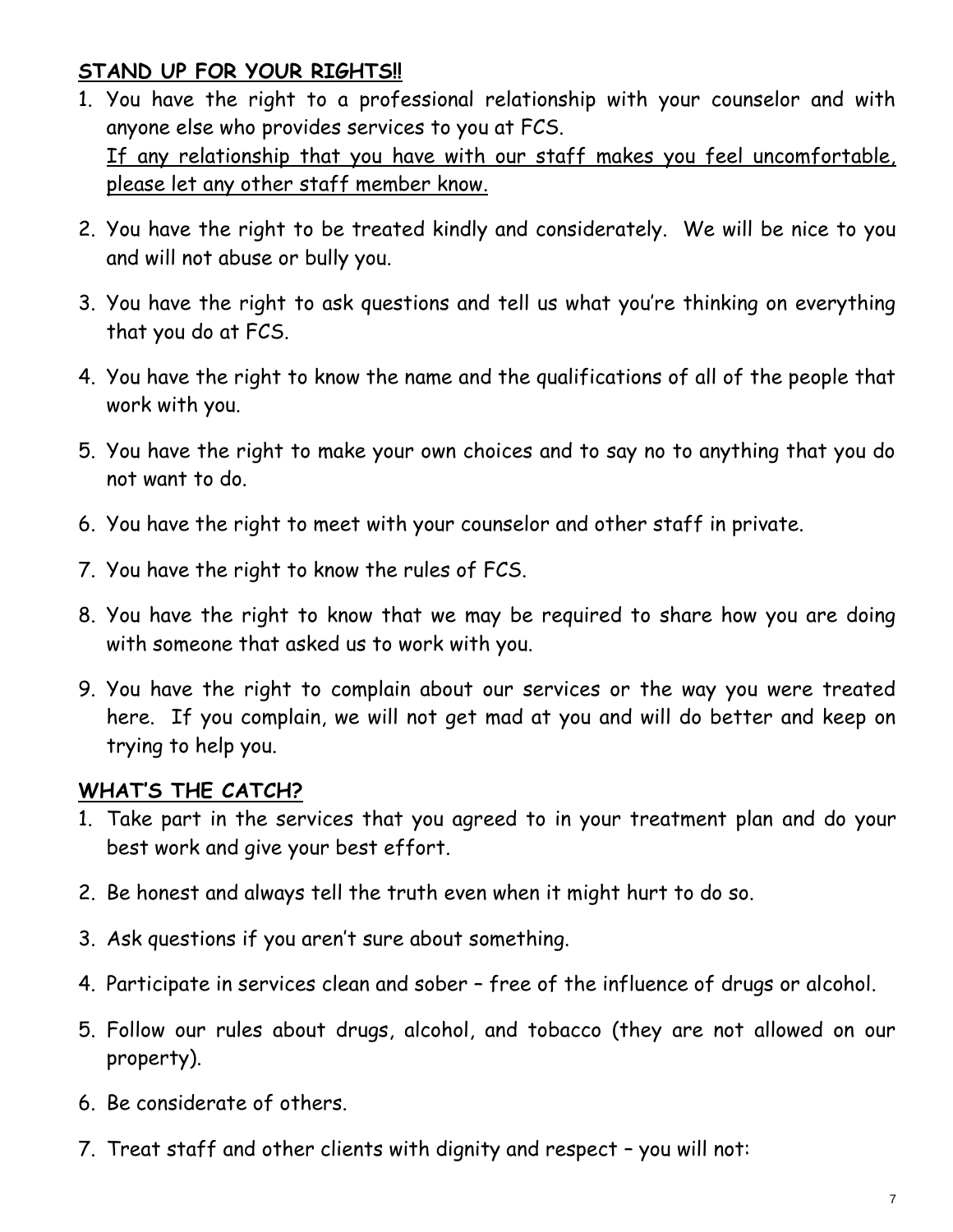- a. Get physical or aggressive with staff or anyone else.
- b. Call other people names, make threats, or intimidate others.
- c. Break any rules that have been made.
- 8. Treat our offices and stuff with respect and understand that if you damage or destroy any of our stuff that you will have to pay for it.
- 9. Accept responsibility for what you do don't blame others for what you did.
- 10. Keep your appointments. If you know you are going to miss an appointment, please have your parent/guardian call and let us know.

### **RULES FOR PARTICIPATING IN GROUP ACTIVITIES**

Certain behaviors may result in you not being able to participate in group activities.

The following behaviors will result in you being asked to leave group:

- Physical aggression towards staff or other group members
- Verbal threats and/or intimidation of staff or other group members
- Coming to group under the influence of alcohol or drugs
- Possessing alcohol, drugs, or tobacco in FCS facilities or during FCS activities
- Violation of other group members' confidentiality (telling about someone else's top secret information)

If you asked to leave group, we will notify your parent/guardian and will let them, and you, know what you need to do to come back to group again. If you have any questions, please ask your counselor.

## **HOW DO I FILE A COMPLAINT?**

If you are unhappy about how you have been treated and would like to make a complaint about it, please have your parent/guardian contact FCS and we will give them the information that they need to help you do that. You can also check out our website for more information. [www.fremontcounseling.com](http://www.fremontcounseling.com/)

### **Contact Information for Other Places that Can Help You File a Complaint:**

If you are really upset about how you were treated, you or your parent/guardian have the right to contact the following agencies for assistance at any time.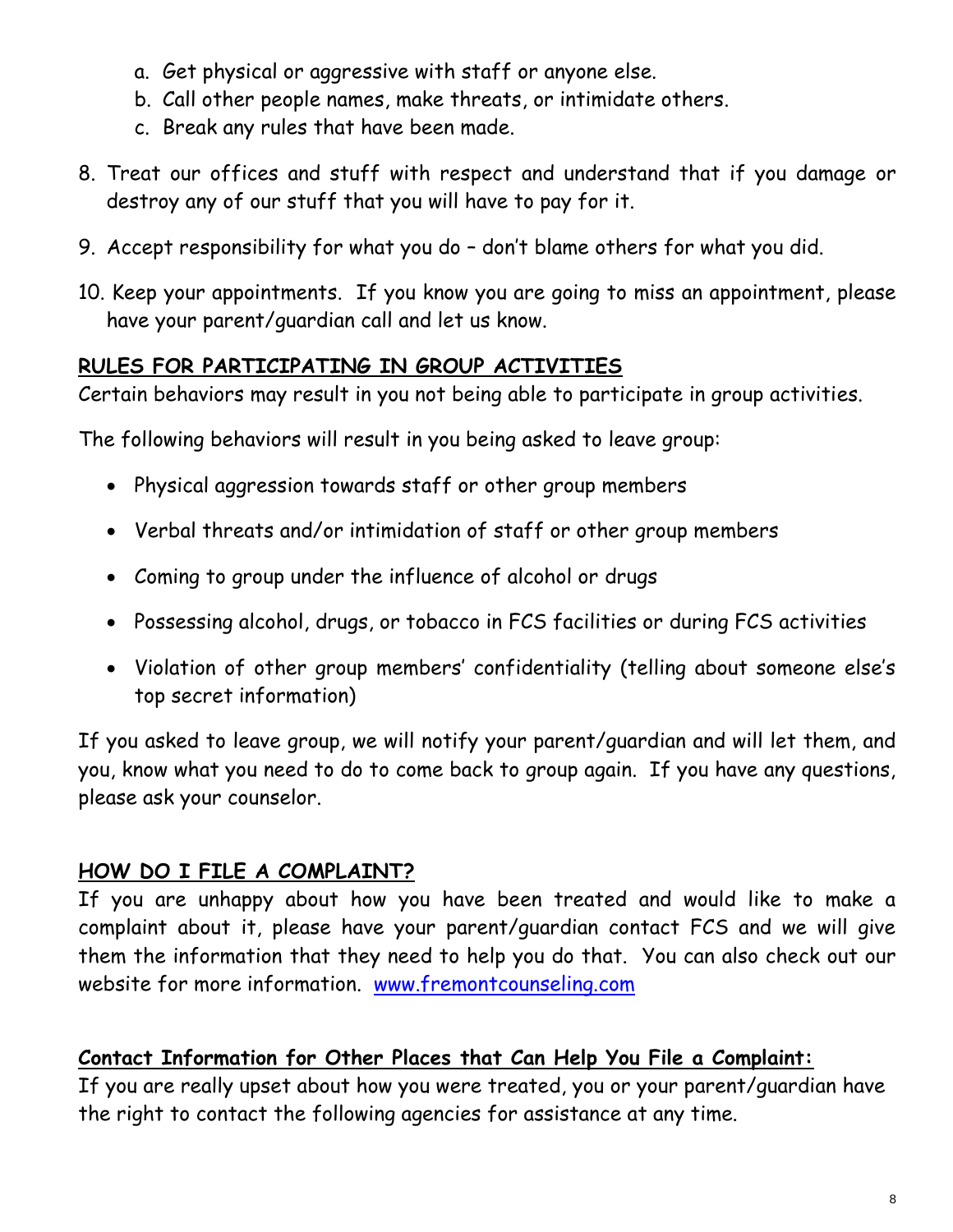### **DEPARTMENT OF HEALTH, BEHAVIORAL HEALTH DIVISION**

6101 N Yellowstone Road, Qwest Building, Suite 220 Cheyenne, WY 82002 (800) 535-4006 (307) 777-6494 Fax: (307) 777-5849

### **PROTECTION AND ADVOCACY SYSTEM (P & A)**

320 West 25<sup>th</sup> Street, 2<sup>nd</sup> Floor Cheyenne, WY 82001 -Mental Health Program (PAIMI): 1-800-654-7972 or (307) 635-7817 -Protection & Advocacy of Individual Rights (PAIR): 1-800-632-3491 or (307) 632-3497 -Protection & Advocacy for Dev. Disabilities (PADD): 1-800-632-3491 or (307) 632-3496

### **PROTECTION AND ADVOCACY SYSTEM (P & A)**

P.O. Box 58 350 City View Drive, Suite 207A Lander, WY 82520 Evanston, WY 82930 (307) 335-6907 (307) 789-8631

### **WYOMING GUARDIANSHIP CORPORATION**

Mental Health Ombudsman Program P.O. Box 2778 Cheyenne, WY 82003 1-888-857-1942 or (307) 632-5519

#### **MENTAL HEALTH PROFESSIONS LICENSING BOARD**

2001 Capitol Ave, Room 104 Cheyenne WY 82002 Phone: (307) 777-7788 Fax: (307) 777-3508

### **CONFIDENTIALITY/PRIVACY COMPLAINTS**

OFFICE OF CIVIL RIGHTS PRIVACY OFFICIAL U.S. Dept. of Health and Human Services Fremont Counseling Service 200 Independence Ave., S.W. 748 Main St. Room 509F, HHH Building Lander, WY 82520 Washington, D.C. 20201 (307) 332-2231